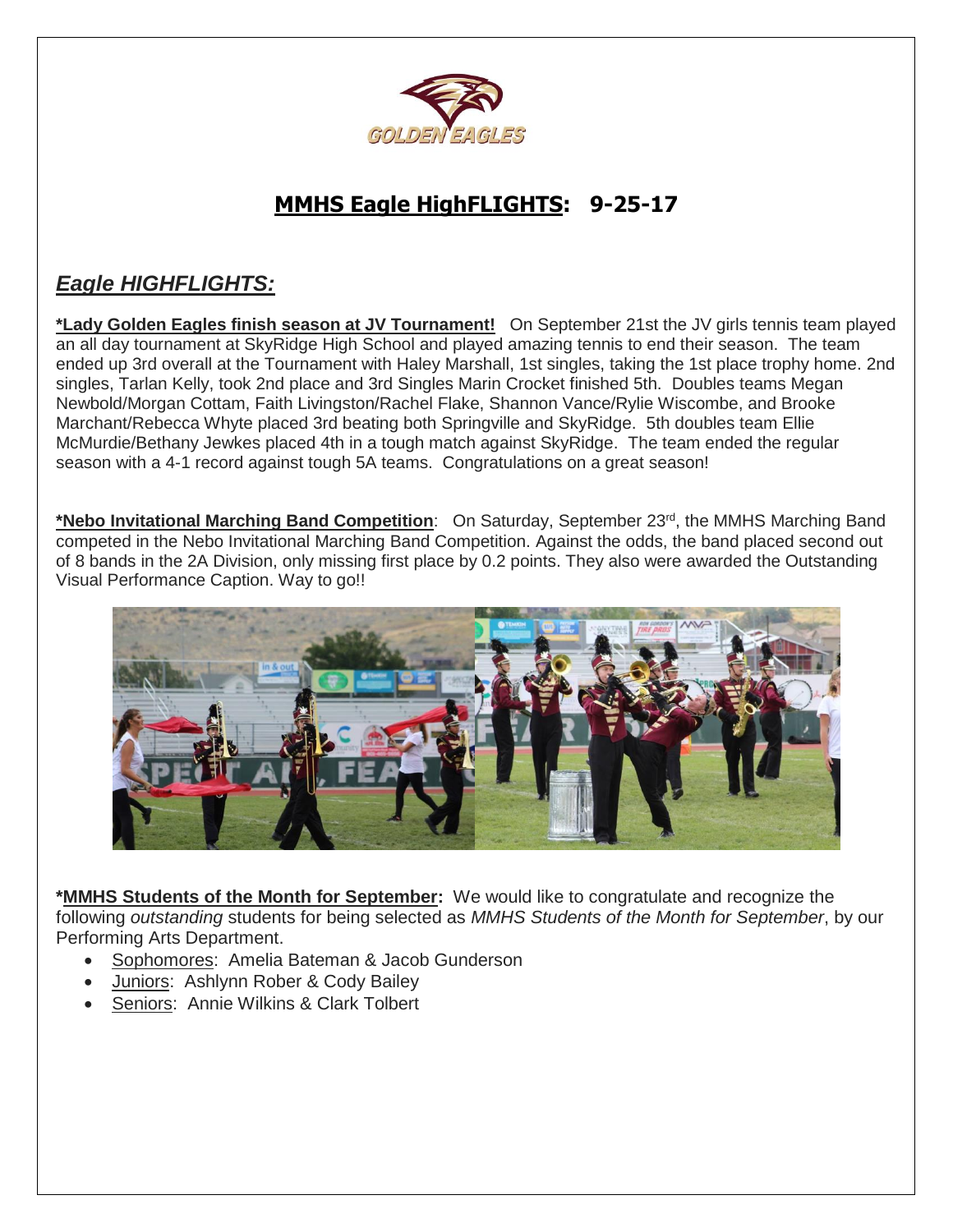#### **Other Important Information:**

**Parents and Students: We have had complaints that our students are driving way too fast, and cutting through neighborhoods near our school, trying to get to school faster! Please slow down!!! DO NOT cut through neighborhoods to save time in getting to school. Take your time, stay on the appropriate roads, drive smart and safe! We do not want anyone to be hurt because of reckless driving! Our police departments are aware of this problem and will be policing and ticketing drivers who are not following safe driving rules and laws. PLEASE, PLEASE DRIVE SMART AND SAFE!!** 

**\*PARENT/TEACHER CONFERENCES:** Our Parent/Teacher Conference will be held on Wednesday, Sept 27<sup>th</sup> from 3:30-7:30pm, in the auxiliary gym. This is great opportunity for parents to come and visit with teachers regarding their student's academic progress, as well as check on their attendance. We hope you will join us for this important evening!

There will be an attendance table set-up at Parent/Teacher Conference where parents may review and excuse their student's absences. Detention slips will be handed out at the PTA table, along with your student's schedule. Be sure to have one teacher sign this slip, as you visit with teachers throughout the conference, and leave in the basket at the attendance table to receive 1 ½ hours of detention credit.

**\*Attention Seniors:** The College Tour will be tomorrow, Tuesday, September 26th during 3rd and 4th period. This is a fun event where all of the colleges and universities from Utah will be here to give information about their programs, admissions, scholarships, etc. We ask that seniors dress up for the college tour, but that is optional. Seniors remember to bring your printed barcode or have the barcode information on your phone. Come to the auditorium right after lunch - see you there!

**\*Student Computer Use Agreements:** We have noticed that some of our students do not have their Computer Use Agreements signed by a parent/guardian. Parents, please go into your student's SIS account and sign this form. Students who have not submitted this signed form will be locked out of the school computers beginning September 25<sup>th</sup>. Thank you!

**\*School Picture Make-up Day:** PICTURE MAKE-UP DAY IS SCHEDULED FOR TUES, OCTOBER  $10^{TH}$ . Bell Photography will be set-up on the auditorium stage that morning from 7:30-10am for those students who did not get their picture taken on Picture Day, or would like retakes (please be sure and bring your picture packet back and turn in to Bell Photo, if you are retaking pictures).

**\*Follow Mrs. Nielsen, our Principal, on Instagram:** Our principal is on Instagram!! She would like to highlight school assemblies, programs, events, classes, students and staff. Please follow her on Instagram by searching for principal nielsen or Principal DeAnn Nielsen.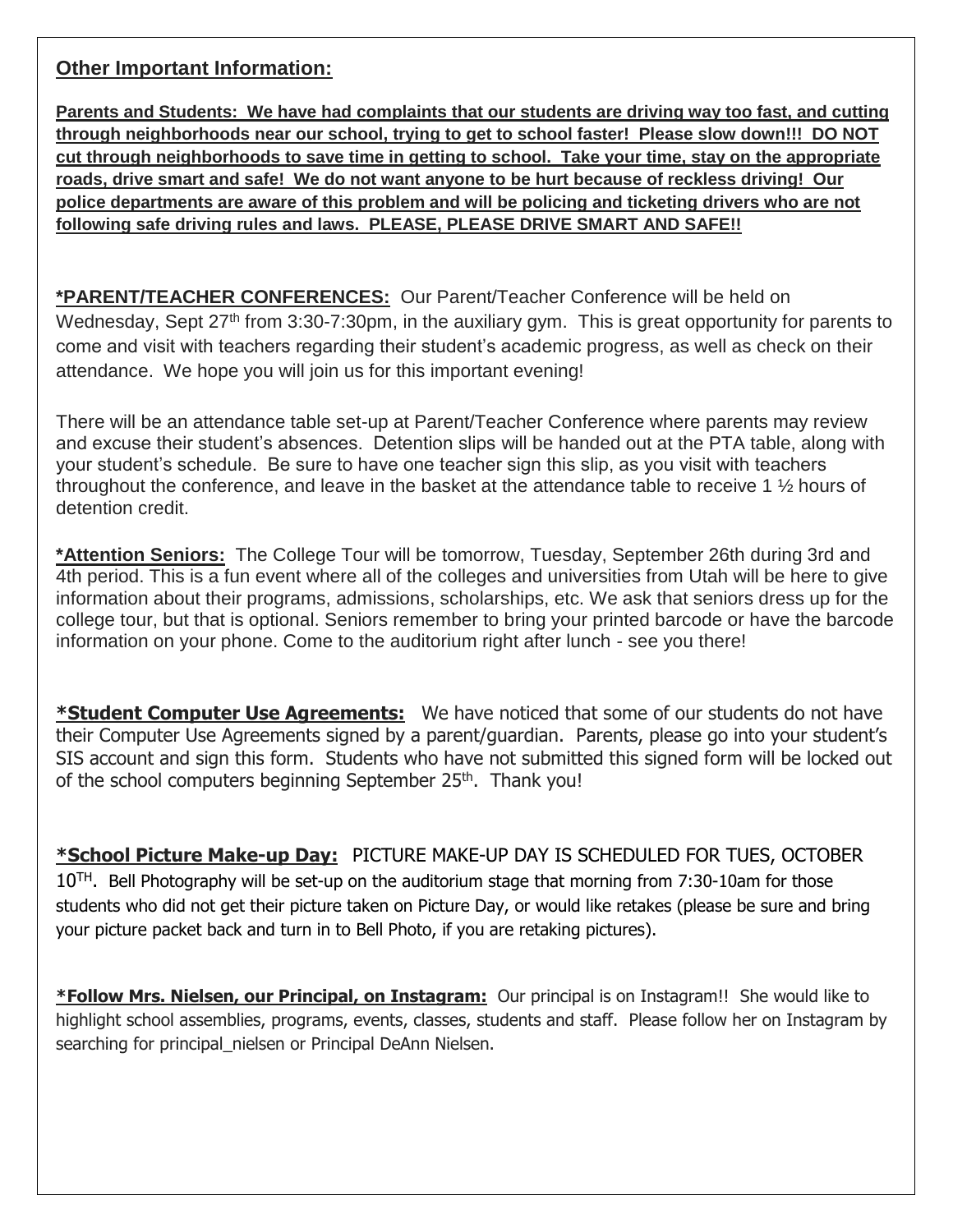**\*Sophomore CCR Meetings:** Thanks to the Sophomores that have already registered for a CCR appointment with their Counselor. If you haven't already scheduled your appointment, **please use the link found on the student email account**. An appointment time will be assigned to students that have not scheduled by Friday the 29<sup>th</sup>.

**\*PSAT:** The PSAT will be administered at MMHS on Saturday, October 14, 2017. The PSAT serves as a practice test for the SAT as well as the qualifying test for the National Merit Scholarship. Sophomores and Juniors may take the test. In order to be considered for the National Merit Scholarship, the PSAT must be taken during the Junior year. Register in the Finance Office, the cost of the test is \$20.00 and will be limited to 50 students. See your Counselor if you have question or would like more information about the benefits of taking PSAT.

#### **\*Important Attendance Information:**

- When checking out your student, please call ahead (or send a note with your student), to speed up the check-out process.
- If your student is going to a medical appointment during the school day, please request a medical note from the doctor and bring to the attendance office. This way we can medically excuse their absence, and will not go against their citizenship.
- You may excuse your students by e-mailing our attendance secretary, Cheryl Davis, [cheryl.davis@nebo.edu.](mailto:cheryl.davis@nebo.edu)
- Tardies: Parents are allowed to excuse  $1<sup>st</sup>$  and  $3<sup>rd</sup>$  period tardies ONLY. Parents may not excuse students for  $2^{nd}$  and  $4^{th}$  period tardies. Students have the responsibility of getting to class on time between classes. Parents may excuse a total of FIVE tardies per term.
- You may also excuse your student by leaving a voicemail with Mrs. Davis, on her attendance line, at any time, not just during school hours.
- If your student was marked absent or tardy, and you feel it is in error, please have your student visit with the teacher in that class to have that absence/tardy removed.
- If students have problems with their attendance, they will receive an NC Notice every Wednesday. Please have your student follow through with you when they received these notices, and have you call to get these absences excused.
- Anytime a parent excuses an absence, or you wonder if an NC was cleared, just pull up your student's SIS Student Summary and check their citizenship grade. If there is an "S" listed, then everything is clear. If there is an "NC" listed, there is a problem, so just click on the "NC" and you can view attendance struggles for that class, then you can call and excuse.
- Remember that once you have excused an absence, it takes 24-hours for SIS to update. Unless you need to check-out your student immediately, you may leave a message to excuse your student's absence. Our attendance secretary checks her voicemails throughout the day and can take care of your requests promptly.
- If your student has NC's from previous years, especially senior students, these NC's need to be cleared as soon as possible so as not to affect their walking at graduation.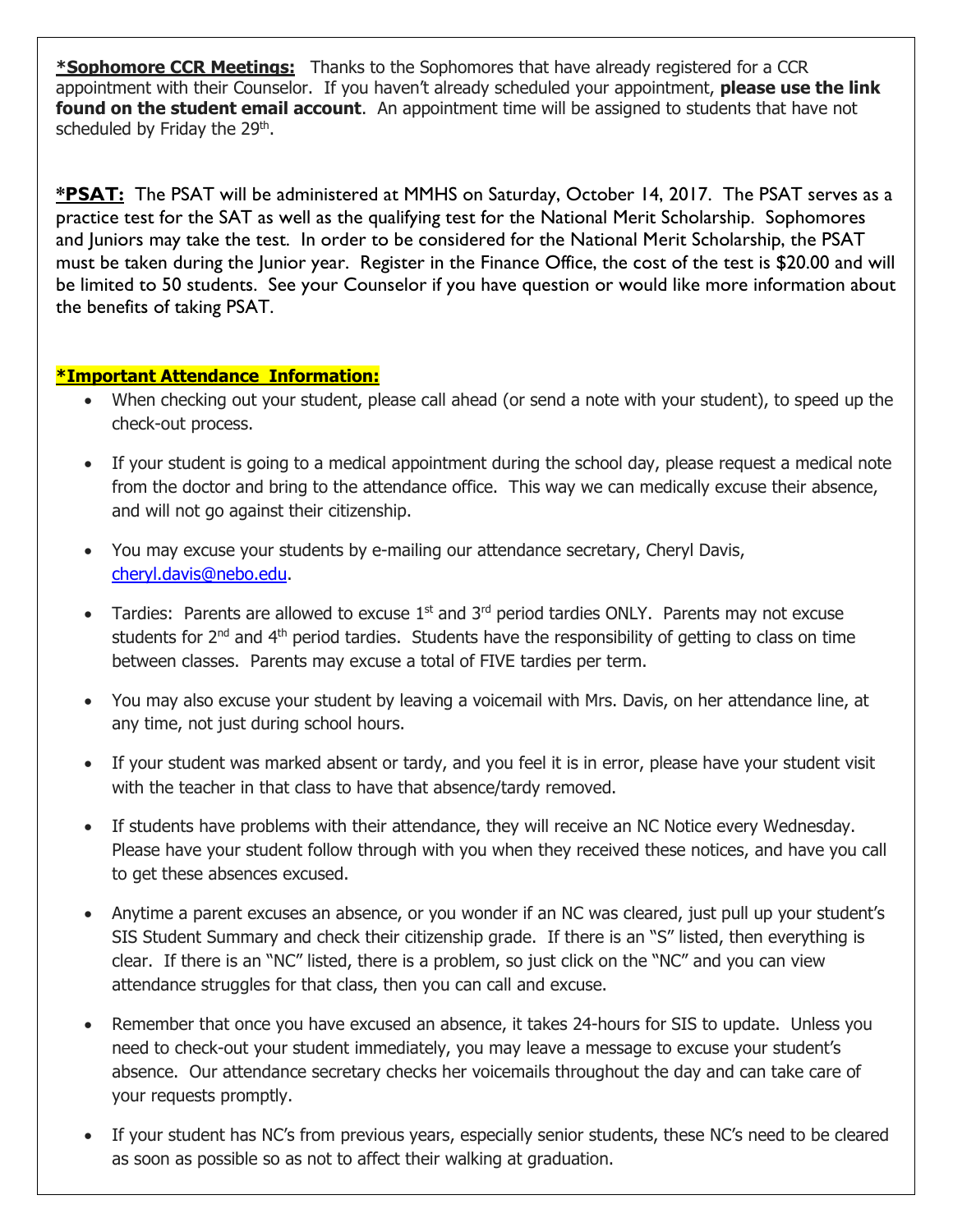Dear Parents,

 **Fight the New Drug**, a worldwide anti-pornography organization, **is coming to Springville and Mapleton on Oct. 3rd & 9th to give parent presentations to our community.** 

 Fight the New Drug is a non-profit organization that has been featured by ABC Nightline, NBC, CNN, and other major news outlets. Their non-religious, non-political, educational assemblies are purely science and fact-based. Their assemblies are coming to every Jr. High and High School in Springville and Mapleton. **Parents are strongly encouraged to attend one of the parent presentations that are being held in conjunction with the assemblies.**

You can learn more about FTND at [www.fightthenewdrug.org](http://www.fightthenewdrug.org/)

 At the parent meetings, Fight the New Drug will present all the information which will be given to the students at the school assemblies, **as well as additional information on how the pornography industry is targeting children and teens, and what parents can do to better protect themselves and their families.** 

 Attending the assemblies/parent presentations will also give you access to the online "Fortify" Fight the New Drug pornography addiction recovery program.

#### **Parent Meetings:**

Tuesday, October 3rd: **Springville Parent Presentation** 7:00-8:00 pm (in the auditorium of Springville High School) [1205 E. 900 S. Springville, UT](https://maps.google.com/?q=1205+E.+900+S.+Springville,+UT&entry=gmail&source=g)

Monday, October 9th: **Mapleton Parent Presentation** 7:00-8:00 pm (in the Cafetorium of Mapleton Jr. High) [362 E. 1200 N. Mapleton, UT](https://maps.google.com/?q=362+E.+1200+N.+Mapleton,+UT&entry=gmail&source=g)

**Please attend these meetings so you can become more educated on how to protect your family from the harms of pornography**, and learn about resources to **help prevent and overcome pornography addiction.**

#### **\*MMHS PTSC Corner:**

#### **The PTSC is excited to begin our "Fund the Flag" drive.**

- All memberships, upgrades, and donations received from Sept. 18 through October 27 will be donated to MMHS to purchase a new flag for the gym!
- The English class that has the most memberships and donations by the end of the drive will win a fabulous pizza party courtesy of the PTSC.

#### **Parent Teacher Conference Dinner:**

We are still in need of some parents to bring food items for the Teacher Dinner. If you can help out, please click on the signup sheet link, visit our webpage, or email us a[tmmhsptsc@gmail.com](mailto:mmhsptsc@gmail.com)

- [https://docs.google.com/document/d/1Tl8oIvOkUXEE56PJsWZtDCNuwZ7qcwl23ST6DPMmF\\_4/edit?u](https://docs.google.com/document/d/1Tl8oIvOkUXEE56PJsWZtDCNuwZ7qcwl23ST6DPMmF_4/edit?usp=sharing) [sp=sharing](https://docs.google.com/document/d/1Tl8oIvOkUXEE56PJsWZtDCNuwZ7qcwl23ST6DPMmF_4/edit?usp=sharing)
- <https://sites.google.com/view/maplemountainhighschoolptsc/parent-teacher-conference-dinner>

*Thank you!*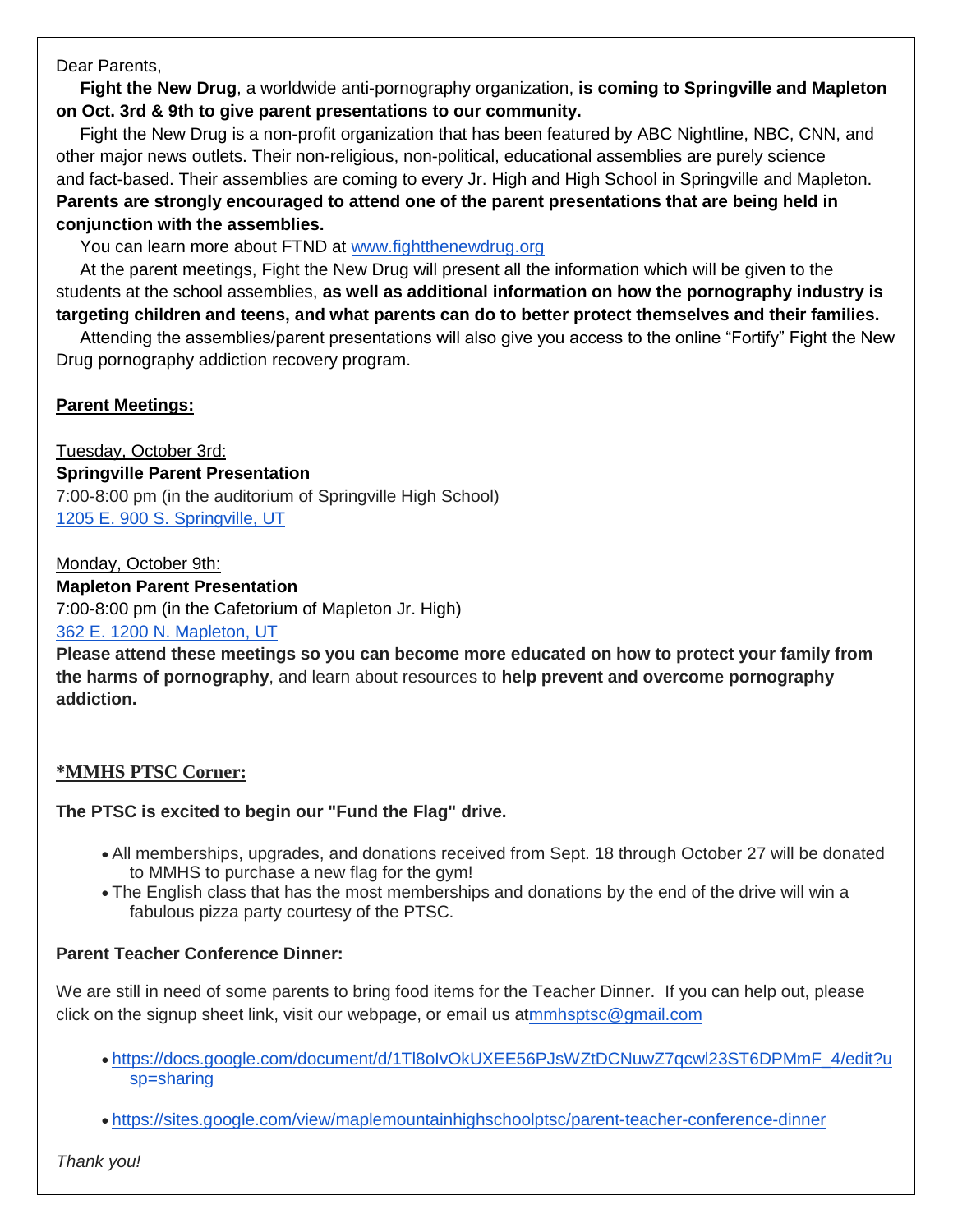#### **Upcoming School Events for September 25– October 7:**

\*Sept 25 B Day Boys' Golf @ Hobble Creek

#### \*Sept 26 A Day Senior College Tour @ MMHS (for senior students only) – More info in counseling office (Mrs. Bond) School Community Council Mtg @ 3pm in Eagles Nest Soccer @ SHS Volleyball @ Provo

#### \*Sept 27 **CLUB RUSH ASSEMBLY**

**(Short assembly schedule between 1st & 2nd periods) – Bell schedule listed below** B Day **PARENT/TEACHER CONFERENCES -- 3:30-7:30pm in auxiliary gym**

\*Sept 28 A Day Shakespeare Competition @ SUU (Sept 28-30) Girls' Tennis Region Varsity Tournament @ Timpanogos (Sept 28 & 29) Soph Football @ Provo HS Soccer vs Skyridge @ MMHS Varsity Football vs Provo @ MMHS

\*Sept 29 B Day Shakespeare Competition @ SUU Girls' Tennis Region Varsity Tournament @ Timpanogos

\*Sept 30 Shakespeare Competition @ SUU

#### \*Oct 2 **RED RIBBON WEEK**

A Day Golf State @ Talons Cove

#### \*Oct 3 **"Fight the New Drug" Assembly (Morning assembly, bell schedule listed below)**

B Day Golf State @ Talons Cove Volleyball @ Wasatch Soccer @ Provo

\*Oct 4 A Day PTSC Board Mtg @ 10am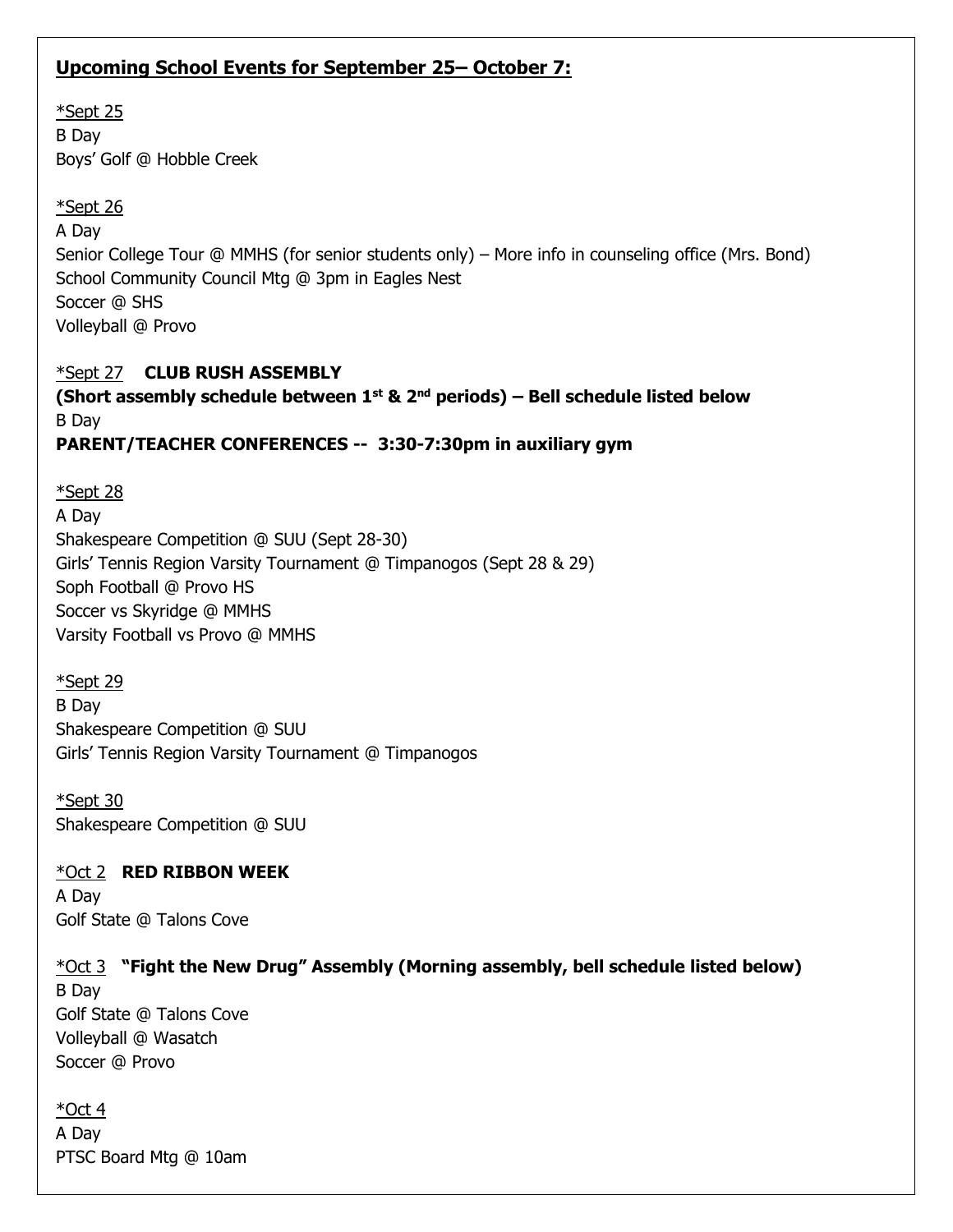Fall Orchestra Concert @ 7pm in auditorium

 $*$ Oct 5

B Day Volleyball vs SHS Girls' Tennis State Tournament @ Liberty Park JV Football vs Wasatch @ MMHS Superintendent Community Council Mtg @ 4pm in library Driver Ed Parent Mtg @ 6:30pm

 $*$ Oct 6

A Day

Cross Country Region Championship Meet @ Timpanogos Girls' Tennis State Tournament @ Liberty Park Volleyball Tournament @ Bingham Varsity Football @ Wasatch

\*Oct 7

Volleyball Varsity Tournament @ Bingham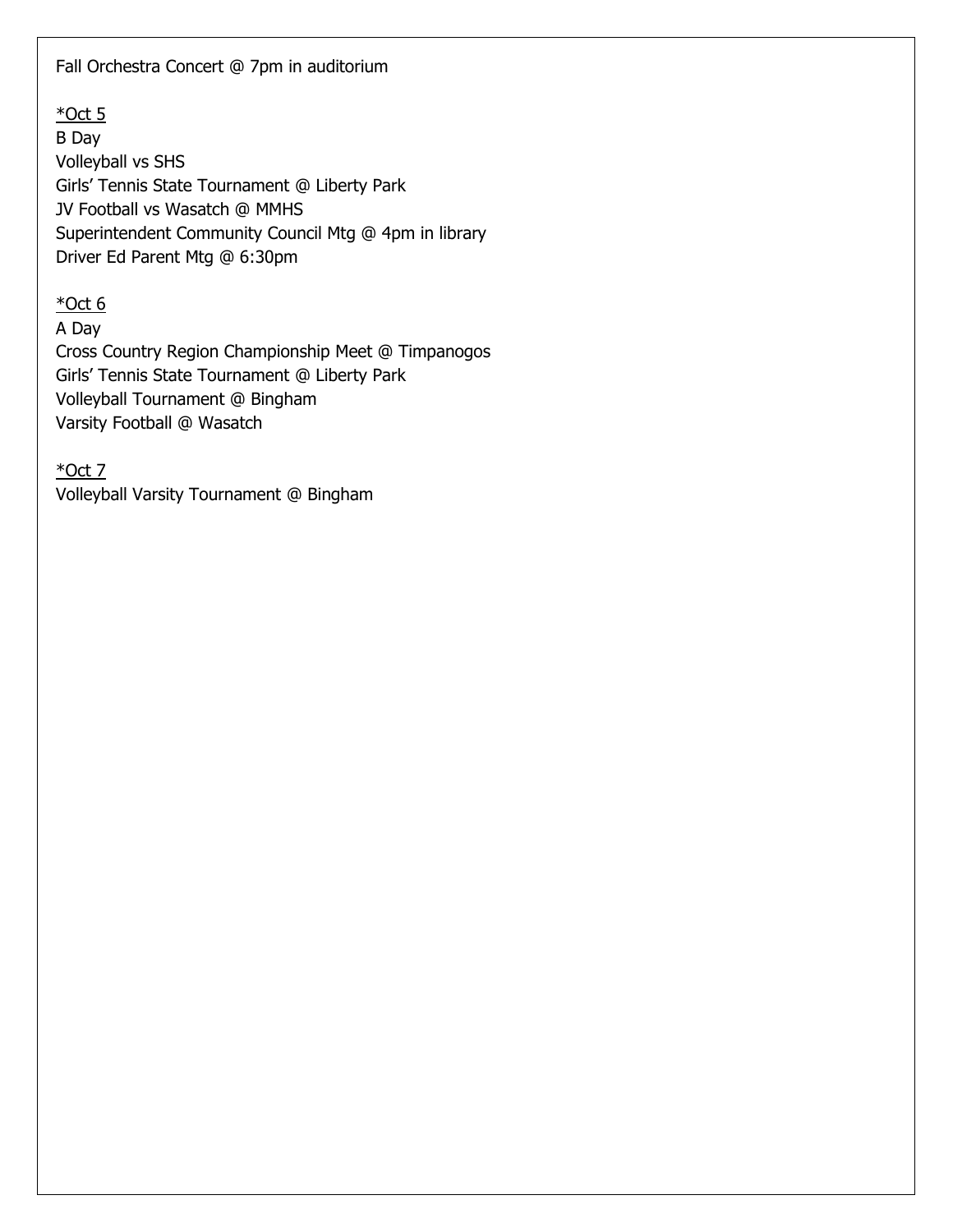**Maple Mountain High School CLUB RUSH Block Bell Schedule Wednesday, Sept 27, 2017** (78 min class, 5 min pass, 38 min Lunch & Club Rush) 1 st 7:50 - 9:08 Club Rush 9:08-9:38 (Club Rush in Aux gym) 2 nd 9:43 - 11:01 Lunch 11:01 - 11:39 3 rd 11:44 - 1:02 4<sup>th</sup> 1:07 - 2:25